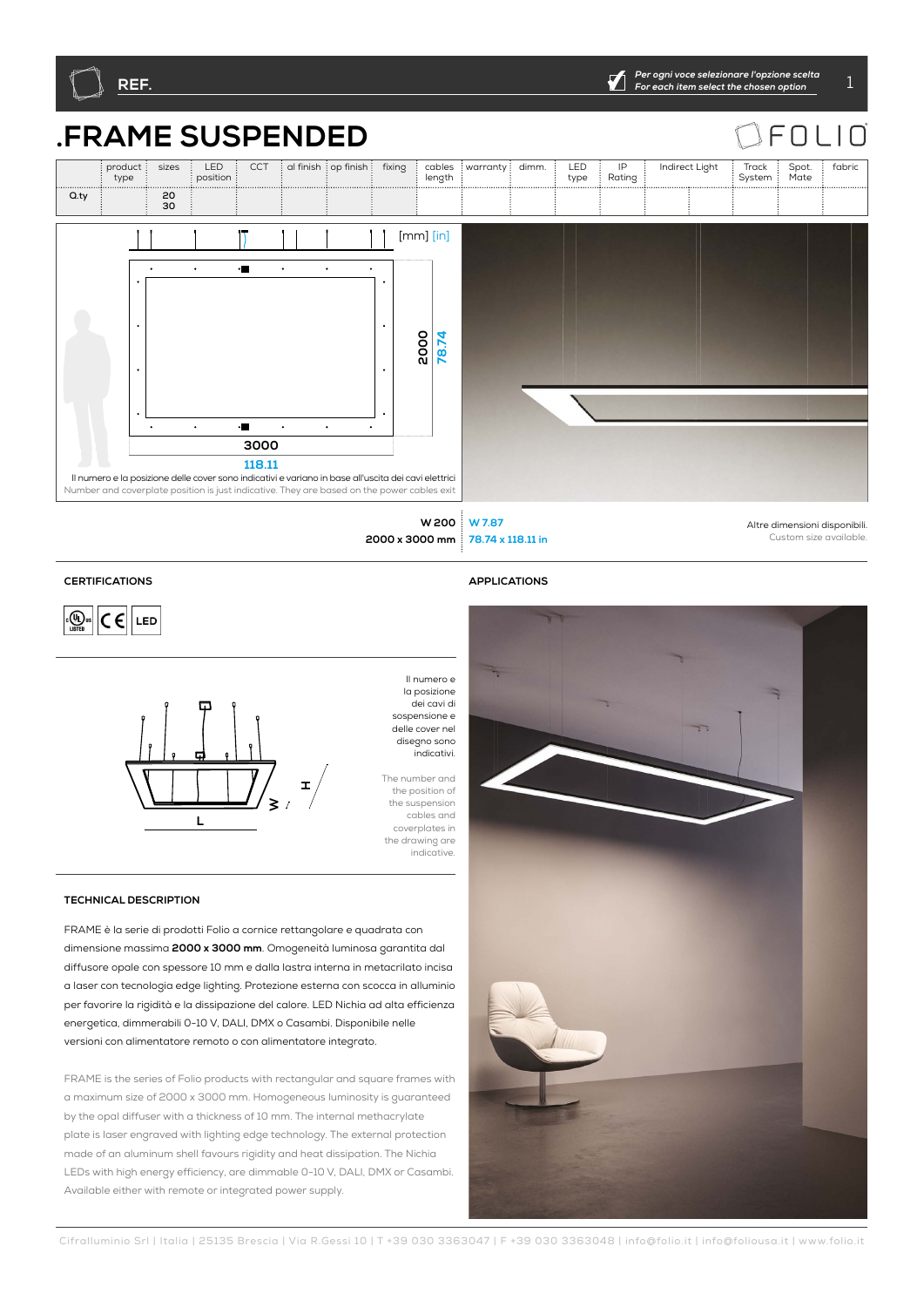Power cable coverplate:

Square

opal + glossy print (Folio Art)

## **.FRAME SUSPENDED** F  $\bigcap$ product sizes : LED CCT al finish op finish fixing cables  $warrow$ : dimm.  $E$  LED IP Indirect Light Track Spot. fabric type position length Rating System Mate type **Q.ty 20** ......<br>30<br>30 **F.AF.B P2P1 TWRQ3040352757 WBS OMOAOPOSMG USCC 35 2Y5Y 010 DMDACA ONV 4065DL BASE TS SM <sup>30</sup> <sup>30</sup> TINY45 TINY STK SA RQ40352757 TWRQ4057ROPTION .A OPTION .B**   $\overline{c}$ E  $C \in$  $\epsilon$ versione **alimentazione remota** versione **alimentazione integrata remote power supply** version **integrated power supply**  $\overline{\phantom{0}}$  $\overline{\mathbb{C}(\mathbb{Q})}_{\text{ustra}}$ **24 0.94 24 0.94** Il numero e la Il numero e la posizione dei cavi di posizione dei cavi di sospensione e delle sospensione e delle cover nel disegno cover nel disegn sono indicativi. **H**sono indicativi. **H**The number and The number and the position of the the position of the suspension cables suspension cables ⊺≳ ⊺≷ and coverplates and coverplates **L** in the drawing are **L** in the drawing are indicative. indicative. **W 200 QUANTITÀ W 7.87**  $\boxed{(\bigoplus_{\text{LSTB}}\n\mathbb{C}\in \left]$  LED  $\bigotimes \n\mathbb{C}$  $\Box$ **78.74 x 118.11 in QUANTITIES 2000 x 3000 mm PHYSICAL SPECS. GENERAL SPECS. F.A** Versione con **alimentazione remota** Tipologia di prodotto: Installazione: **S** Standard a sospensione Fixing: Product type: (alimentatore non incluso) Suspended standard **Remote power supply** version (power supply not included) **F.B** Versione con **alimentazione integrata** Ambiente di utilizzo: Interno - 1 (alimentatore non incluso) Environment of use: Indoor **Integrated power supply** version Durata LED: L90 > 60.000 ore a 50° Celsius (power supply not included) LED lifespan: L90 > 60.000 hours at 50° Celsius Blue light risk group: EXEMPT UNLIMITED (200 mm) Blue light risk group: EXEMPT UNLIMITED (7.87 in) 24 mm **2Y** 2 anni Garanzia: Spessore:  $\mathbf{L}$ Thickness: 0.94 in Warranty: 2 years 85 kg **5Y** *Su richiesta estensione fino a 5 anni* Peso: Weight: 187.39 lb *On request extension up to 5 years* **FINISHES** Materiali: Alluminio - Metacrilato Materials: Aluminum - Methacrylate Finiture alluminio:  $W \stackrel{\text{if}}{\longrightarrow}$ Aluminum finishes: white  $\boldsymbol{\Omega}$ 200 mm **B** nero Dimensioni: 7.87 in Sizes: black 2000 mm **S** speciale (verniciatura o ossidazione) Ω 78.74 in special (liquid painting or oxidation) 3000 mm A 118.11 in Finiture opale: **M** opaco Opal finishes: matte Cavi di sospensione: 20 **G** lucido Suspension cables: gloss **3** Standard: 3000 mm Lunghezza cavi sosp.: **OM** : opale fresato Standard: 118.11 in Cable susp. length: opal milling **5** 5000 mm (su richiesta) **OS** opale inciso laser 196.86 in (on request) opal sculpture **OP** opale + stampa opal + print Cover cavo alimentazione: Quadrata **OA** opale + stampa lucida (Folio Art)

**RESET PAGE**

Cifralluminio Srl | Italia | 25135 Brescia | Via R.Gessi 10 | T +39 030 3363047 | F +39 030 3363048 | info@folio.it | info@foliousa.it | www.folio.it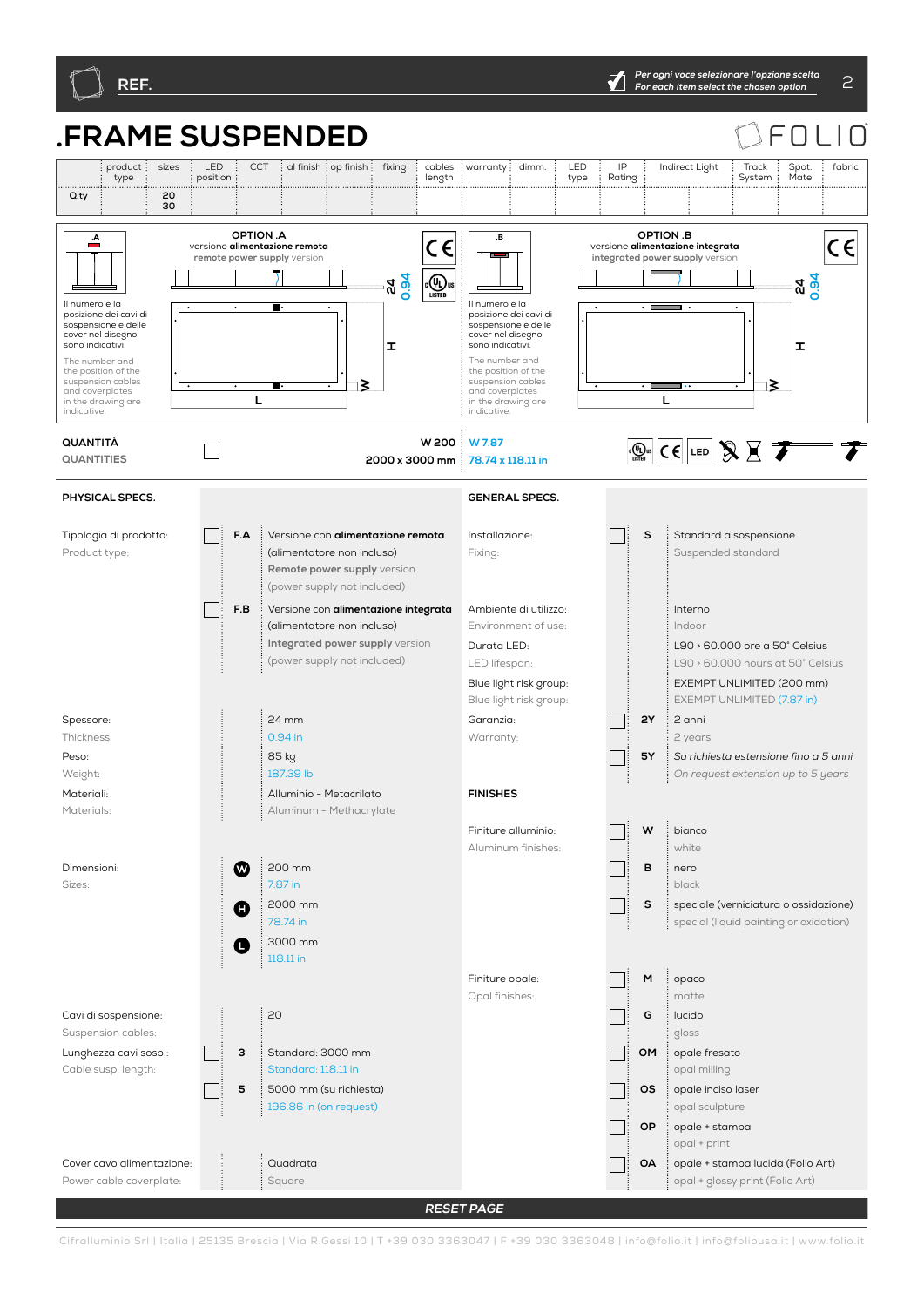

**RESET PAGE**

Cifralluminio Srl | Italia | 25135 Brescia | Via R.Gessi 10 | T +39 030 3363047 | F +39 030 3363048 | info@folio.it | info@foliousa.it | www.folio.it